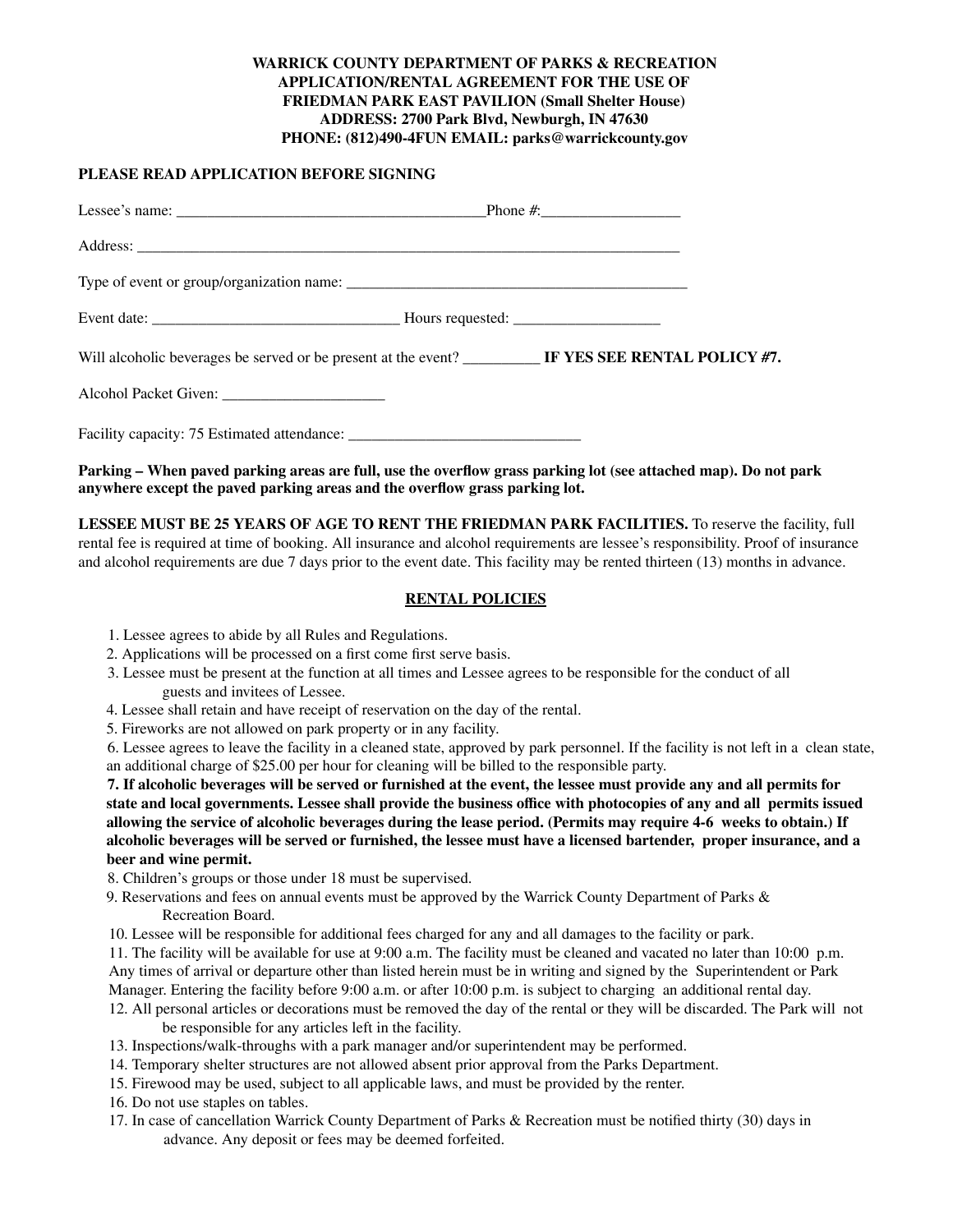## **If any issues arise, damages occur, or any assistance is needed contact the office at 812-490-4FUN or the Park Manager at 812-589-5841.**

### **RATES**

### **\$100 - weekends/government holidays \$75 – all other dates**

### **INSURANCE REQUIREMENTS**

### **ALCOHOL RENTALS**

Lessee shall obtain and keep in effect during the term of the rental, commercial general liability insurance on an occurrence from covering Lessee and its activity and/or use of the Leased Premises and providing limits of not less than \$1,000,000.00 each occurrence bodily injury to any person or group for persons for property damage and \$2,000,000.00 general aggregate. Such policy shall name Warrick County Department of Parks and Recreation, its board members, officers, agents and employees as additional insured. If alcohol is to be served then the Lessee must provide coverage which includes liability **coverage.** A certificate or other acceptable proof of the requisite insurance shall be delivered to the Lessor prior to or at the time of final payment.

### **COMMERCIAL/PROFESSIONAL CATERERS**

If a commercial/professional caterer is utilized by the lessee during the rental, the caterer must also provide a certificate or other acceptable proof of insurance, naming Warrick County Department of Parks & Recreation, its board members, officers, agents and employees as additional insured, providing limits of not less than \$1,000,000.00 each occurrence for bodily injury to any person or group of persons for property damage and \$2,000,000.00 general aggregate. If alcohol is to be served or provided by the caterer, then the caterer must provide insurance coverage which includes liquor liability coverage. If the caterer's insurance included the lessee as a named party insured for the entire event, then lessee's insurance requirements under this agreement will be satisfied by such insurance. A certificate or other acceptable proof of the requisite insurance shall be delivered to the Lessor prior to Caterer's entering upon the leased premises.

### Such policy or policies of insurance shall name Warrick County Department of Parks & Recreation, its board **members, officers, agents, and employees as additional insured.**

### **Indiana Code 7.1-5-4. Service of setups-Abatement of practice as nuisance.-**

(a) It is unlawful for a person who owns or operates a private or public restaurant or place of public or private entertainment to permit another person to come into his establishment with an alcoholic beverage for sale or gift, or for consumption in the establishment by that person or another, or to serve a setup to a person who comes into his establishment. However, the provisions of this section shall not apply to the following.

- (1) A private room hired by a guest of a bona fide club or hotel that holds a retail permit.
- (2) A facility that is used in connection with the operation of a paved track of more than (2) two miles in length that is used primarily in the sport of auto racing.
- (3) An establishment operated in violation of this section hereby is declared to be a public nuisance and subject to abatement as other public nuisances are abated under the provisions of this title.

**Indiana Code 7.1-5-8-6.** Taking liquor into a restaurant or place of entertainment -- It is a Class C misdemeanor for a person to knowingly carry liquor into a place of public entertainment for the purpose of consuming it, displaying it, or selling, furnishing, or giving it away to another person on the premises, or for the purpose of having it served to himself or another person, then and there. It is a Class C misdemeanor to knowingly consume liquor brought into a public establishment in violation of this section.

I acknowledge that I have read the above stated sections of the Indiana law and agree to insure compliance therewith and have been advised that other sections of the Indiana Alcoholic "Beverage Code may be applicable to my rental of the above described property and agree to comply with all provisions of the Indiana law regarding alcoholic beverages if the same are to be used or consumed during the activity for which I am renting the premises.

In the event that the Warrick County Department of Parks and Recreation imitates action to collect any sums due under the terms of this agreement. Lessee agrees to pay all costs and expenses incurred by the Warrick County Department of Parks and Recreation, including attorney fees, for said collection efforts.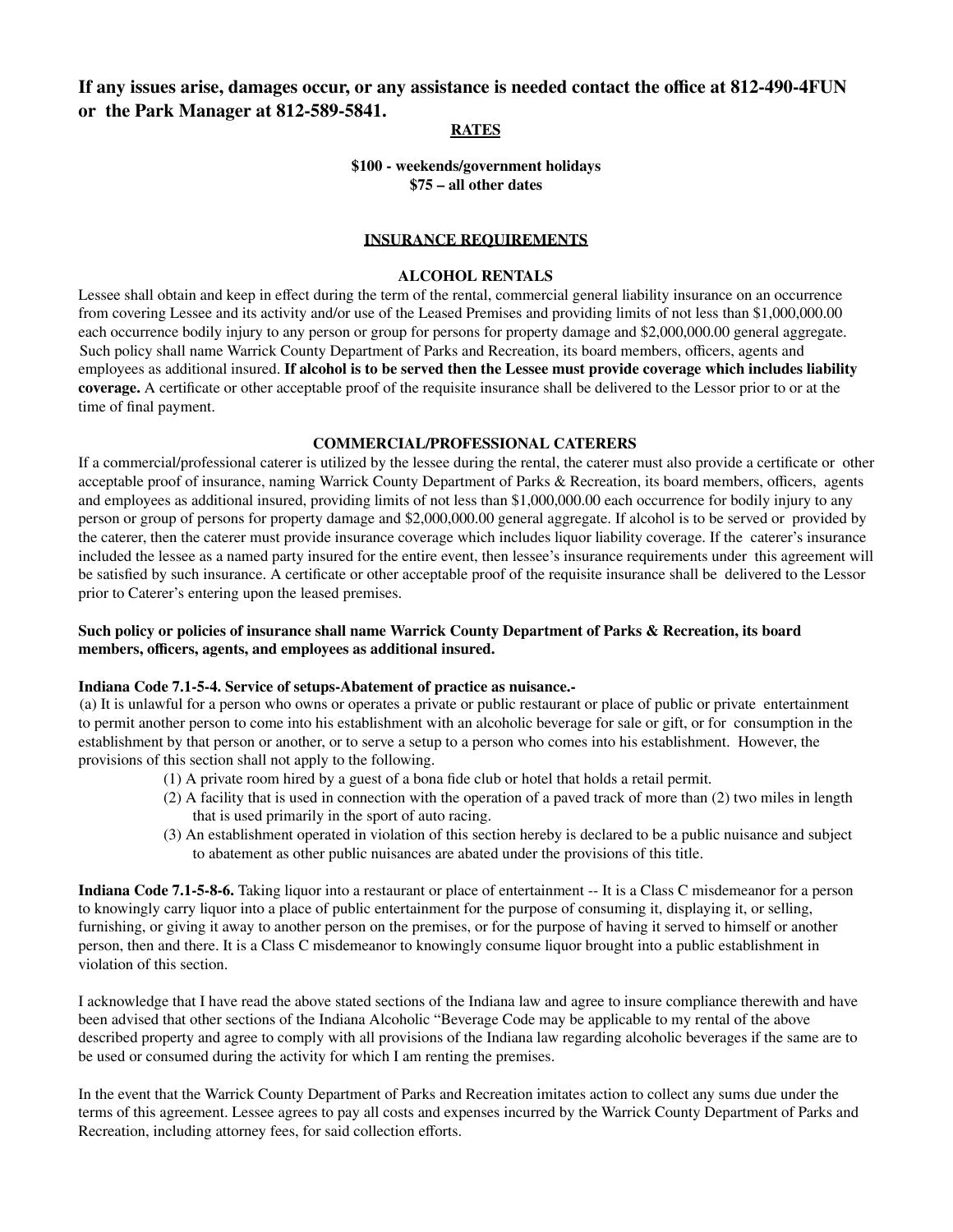LESSEE DOES HEREBY RELEASE WARRICK COUNTY AND THE WARRICK COUNTY DEPARTMENT OF PARKS AND RECREATION FROM ANY LIABILITY FOR INJURY OR DAMAGE SUSTAINED BY LESSEE DURING LESSEE'S OCCUPANCY OF THE PREMISES HEREIN LEASED. LESSEE FURTHER AGREES TO INDEMNIFY AND HOLD HARMLESS WARRICK COUNTY AND THE WARRICK COUNTY DEPARTMENT OF PARKS AND RECREATION FROM ANY CLAIMS OF DAMAGE OR INJURY ASSERTED BY ANY INDIVIDUAL OCCUPYING THE PREMISES HEREIN LEASED BY THE LESSEE DURING LESSES'S OCCUPANCY THEREOF. LESSEE FURTHER AGREES TO INDEMNIFY AND SAVE HARMLESS WARRICK COUNTY AND THE WARRICK COUNTY DEPARTMENT OF PARKS AND RECREATION FROM ANY AND ALL COSTS AND ATTORNEY FEES FOR DEFENDING ANY CLAIM AS MIGHT BE ASSERTED ARISING OUT OF LESSEE'S OCCUPANCY OF THE PREMISES AS HEREIN LEASED WHETHER SAID CLAIM BE BY LESSEE OR ANY INDIVIDUAL IN ATTENDANCE TO THE EVENT OF LESSEE.

I will not be serving alcohol at my function. \_\_\_\_\_\_\_\_\_ Initials

I will be serving alcohol at my function. \_\_\_\_\_\_\_\_\_ Initials

### If you are serving alcohol at your event, here is a list of what is required to have alcohol on the premises:

∙ Beer and Wine Permit

∙ One million dollar insurance liability with Warrick County Parks Department as the additional insured ∙

Licensed Bartender

YOU MUST PROVIDE WARRICK COUNTY PARKS DEPARTMENT WITH COPIES OF ALL OF THE ABOVE ITEMS!

## **If any issues arise, damages occur, or any assistance is needed contact the office at 812-490-4FUN or the Park Manager at 812-589-5841.**

| FOR DEPARTMENT USE ONLY |  |                         |  |
|-------------------------|--|-------------------------|--|
|                         |  |                         |  |
|                         |  |                         |  |
|                         |  | Time Was Facility found |  |
|                         |  |                         |  |
|                         |  |                         |  |

# **Friedman Park Policies and Rules**

## 1. Use/Hours

a. Open on a year-round basis.

**b. Park is open dawn to dark, unless the facility is rented, then no later than 10:00 PM.**

2. No Smoking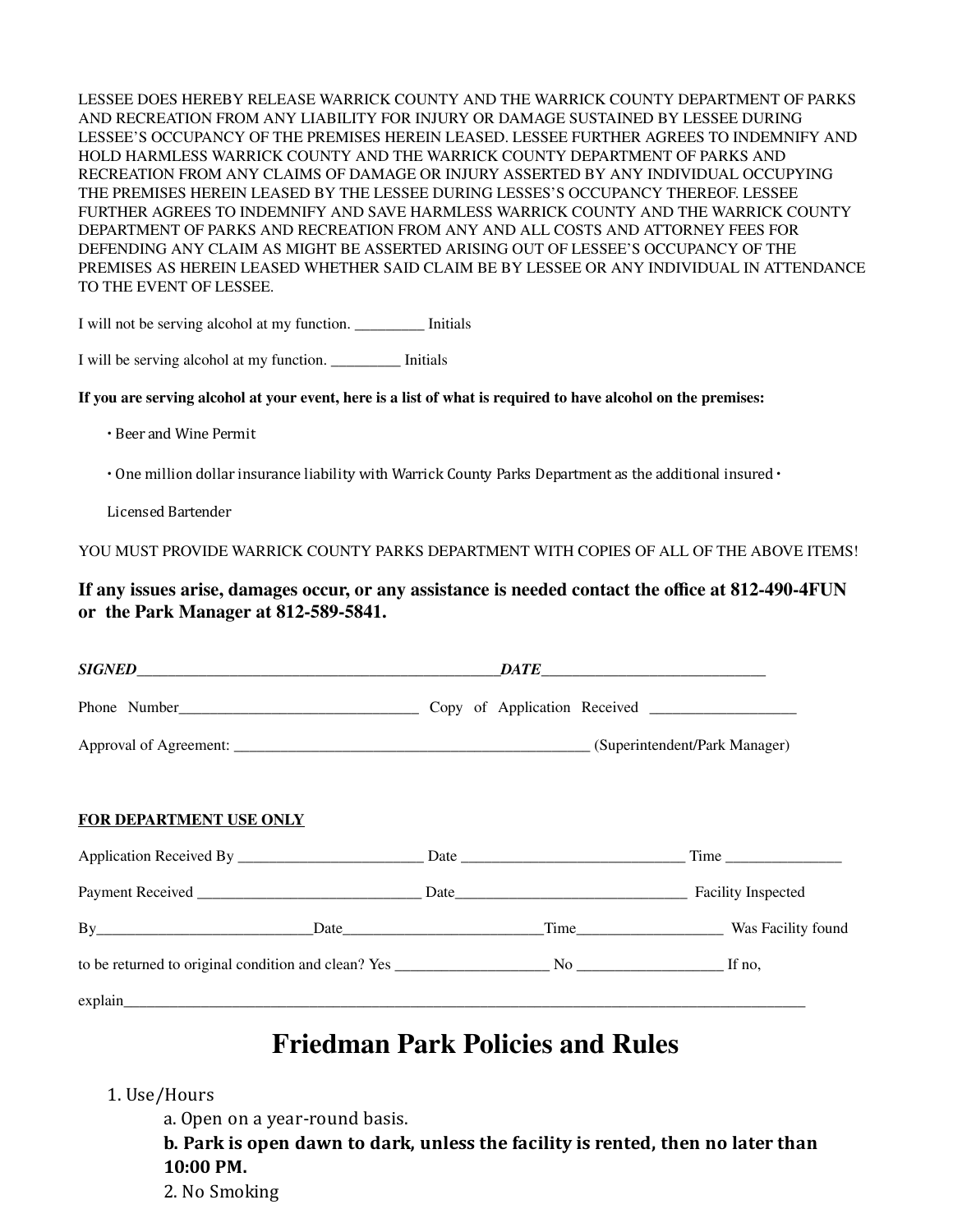a. Friedman Park is a smoke free facility. Smoking is prohibited in the park.

## 3. Soliciting

a. No person shall canvas or solicit contributions on park land.

## 4. Vandalism

- a. No person shall injure or damage any tree, plant, lower, or pull, cut, or dig up or in any manner, mutilate any of the trees, shrubs, flowers, vines or plants of any character in the park.
- b. No person shall injure or otherwise cause damage to any park structure.
- c. Anyone causing damages will be prosecuted
- 5. Beverages
	- a. No glass bottles or containers are allowed in the park at any time except by caterers for a properly permitted event
- 6. Alcohol
	- a. Permitted for individuals over 21 years of age.
	- b. All Indiana liquor laws are applicable and enforced.
	- c. If alcoholic beverages are served at any event using bulk containers or catering, the lessee must apply for a permit and provide a licensed bartender, proper insurance, and any and all permits for local and state governments. Lessee shall provide the business ofice with photocopies of any and all permits issued allowing the service of alcohol. Permits require 4 to 6 weeks to obtain.

## 7. Drugs

a. Narcotic drugs or controlled substances are strictly prohibited on park property.

- 8. Pets
	- a. All pets (dogs, cats, other) shall be under direct control of the owner by means of a leash. Pet owners must clean up after their pets. Pet owners who bring animals into the park shall have a plastic bag or other container to dispose of any feces of the animal.

## 9. Hunting

a. No person shall kill, trap or pursue with intent to trap any birds, waterfowl, or other animals in the park.

## 10. Fishing

# **a. Allowed only on the south side of the lake.**

- b. Catch and release only.
- c. Must have a valid fishing license.
- 11. Boating

## **a. No boating on the lake.**

12. Fireworks

a. No personal fireworks allowed. Only fireworks allowed must be part of an organized event properly approved through the Warrick County Parks Board.

13. Littering

a. No person shall drop, throw, or place rubbish in the park except in designated receptacles. Trash shall not be brought into the park for disposal.

14. Vehicles

a. No bicycle, motorcycle, scooter, automobile, truck or other vehicle shall be permitted except on any park road or path designated and provided for such purposes.

15. Swimming

# **a. Swimming and personal bathing is prohibited in the lake.**